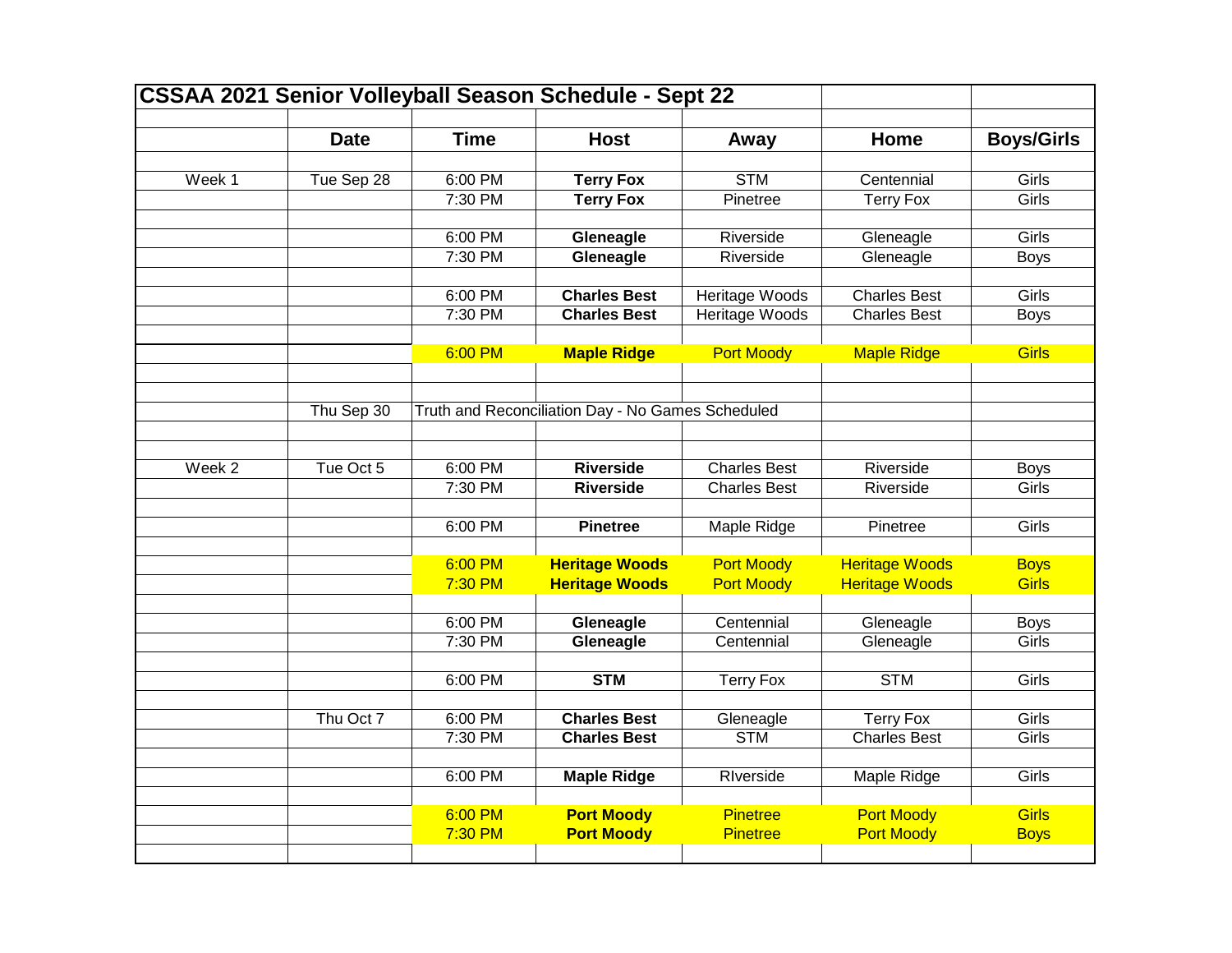|        |            | 6:00 PM | <b>Centennial</b>     | <b>Heritage Woods</b> | Centennial          | Girls        |
|--------|------------|---------|-----------------------|-----------------------|---------------------|--------------|
|        |            | 7:30 PM | <b>Centennial</b>     | Heritage Woods        | Centennial          | <b>Boys</b>  |
|        |            |         |                       |                       |                     |              |
|        |            |         |                       |                       |                     |              |
| Week 3 | Tue Oct 12 | 6:00 PM | <b>Heritage Woods</b> | Pinetree              | Heritage Woods      | <b>Boys</b>  |
|        |            | 7:30 PM | <b>Heritage Woods</b> | Pinetree              | Heritage Woods      | Girls        |
|        |            |         |                       |                       |                     |              |
|        |            | 6:00 PM | <b>Terry Fox</b>      | <b>Maple Ridge</b>    | <b>STM</b>          | Girls        |
|        |            | 7:30 PM | <b>Terry Fox</b>      | Centennial            | <b>Terry Fox</b>    | Girls        |
|        |            |         |                       |                       |                     |              |
|        |            | 6:00 PM | Gleneagle             | <b>Charles Best</b>   | Gleneagle           | <b>Boys</b>  |
|        |            | 7:30 PM | Gleneagle             | <b>Charles Best</b>   | Gleneagle           | Girls        |
|        |            |         |                       |                       |                     |              |
|        |            | 6:00 PM | <b>Port Moody</b>     | <b>Riverside</b>      | <b>Port Moody</b>   | <b>Boys</b>  |
|        |            | 7:30 PM | <b>Port Moody</b>     | <b>Riverside</b>      | <b>Port Moody</b>   | <b>Girls</b> |
|        |            |         |                       |                       |                     |              |
|        | Thu Oct 14 | 6:00 PM | <b>Centennial</b>     | <b>Heritage Woods</b> | <b>Terry Fox</b>    | Girls        |
|        |            | 7:30 PM | <b>Centennial</b>     |                       | Centennial          | Girls        |
|        |            |         |                       | Maple Ridge           |                     |              |
|        |            | 6:00 PM | <b>Port Moody</b>     | <b>Charles Best</b>   | <b>Port Moody</b>   | <b>Boys</b>  |
|        |            | 7:30 PM | <b>Port Moody</b>     | <b>Charles Best</b>   | <b>Port Moody</b>   | <b>Girls</b> |
|        |            |         |                       |                       |                     |              |
|        |            | 6:00 PM | <b>STM</b>            | Riverside             | <b>STM</b>          | Girls        |
|        |            |         |                       |                       |                     |              |
|        |            | 6:00 PM | <b>Pinetree</b>       | Gleneagle             | Pinetree            | <b>Boys</b>  |
|        |            | 7:30 PM | <b>Pinetree</b>       | Gleneagle             | Pinetree            | Girls        |
|        |            |         |                       |                       |                     |              |
|        |            |         |                       |                       |                     |              |
| Week 4 | Tue Oct 19 | 6:00 PM | <b>Port Moody</b>     | Gleneagle             | <b>Port Moody</b>   | <b>Girls</b> |
|        |            | 7:30 PM | <b>Port Moody</b>     | Gleneagle             | <b>Port Moody</b>   | <b>Boys</b>  |
|        |            |         |                       |                       |                     |              |
|        |            | 6:00 PM | <b>Terry Fox</b>      | <b>Heritage Woods</b> | <b>STM</b>          | Girls        |
|        |            | 7:30 PM | <b>Terry Fox</b>      | Maple Ridge           | <b>Terry Fox</b>    | Girls        |
|        |            |         |                       |                       |                     |              |
|        |            |         |                       |                       |                     |              |
|        | Thu Oct 21 | 6:00 PM | <b>Charles Best</b>   | Centennial            | <b>Charles Best</b> | <b>Boys</b>  |
|        |            | 7:30 PM | <b>Charles Best</b>   | Centennial            | <b>Charles Best</b> | Girls        |
|        |            |         |                       |                       |                     |              |
|        |            | 6:00 PM | <b>Riverside</b>      | Pinetree              | Riverside           | <b>Boys</b>  |